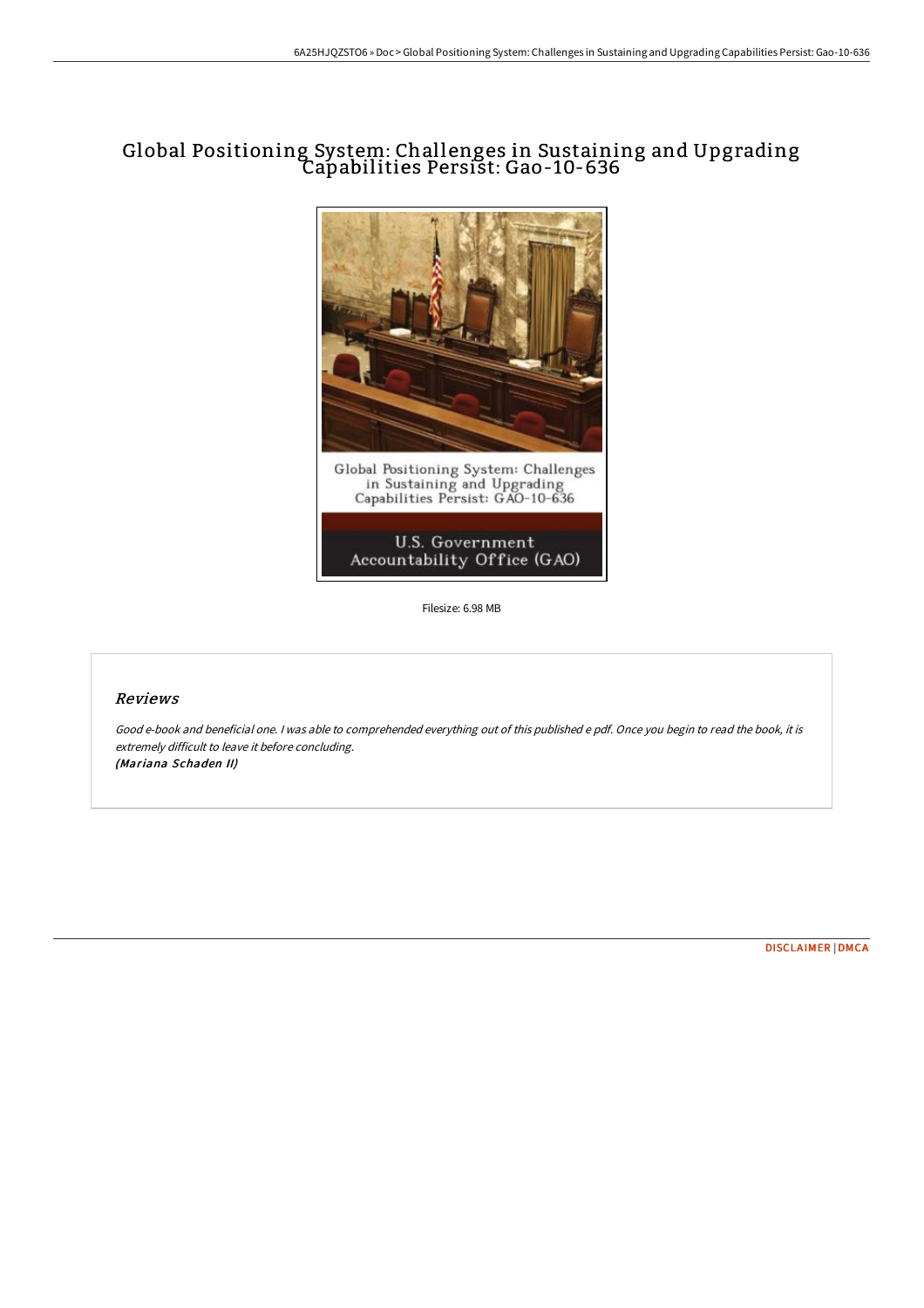## GLOBAL POSITIONING SYSTEM: CHALLENGES IN SUSTAINING AND UPGRADING CAPABILITIES PERSIST: GAO-10-636



To read Global Positioning System: Challenges in Sustaining and Upgrading Capabilities Per sist: Gao-10-636 eBook, make sure you click the hyperlink below and save the document or get access to other information which might be related to GLOBAL POSITIONING SYSTEM: CHALLENGES IN SUSTAINING AND UPGRADING CAPABILITIES PERSIST: GAO-10-636 ebook.

Bibliogov, United States, 2013. Paperback. Book Condition: New. 246 x 189 mm. Language: English . Brand New Book \*\*\*\*\* Print on Demand \*\*\*\*\*.The Global Positioning System (GPS) provides positioning, navigation, and timing (PNT) data to users worldwide. The U.S. Air Force, which is responsible for GPS acquisition, is in the process of modernizing the system. Last year GAO reported that it was uncertain whether the Air Force could acquire new satellites in time to maintain GPS service without interruption. GAO was asked to assess (1) the status of Air Force efforts to develop and deliver new GPS satellites, the availability of the GPS constellation, and the potential impacts on users if the constellation availability diminishes below its committed level of performance; (2) efforts to acquire the GPS ground control and user equipment necessary to leverage GPS satellite capabilities; (3) the GPS interagency requirements process; and (4) coordination of GPS efforts with the international PNT community. To do this, GAO analyzed program documentation and Air Force data on the GPS constellation, and interviewed officials from DOD and other agencies.

 $\mathbf{H}$ Read Global Positioning System: Challenges in Sustaining and Upgrading [Capabilities](http://digilib.live/global-positioning-system-challenges-in-sustaini.html) Persist: Gao-10-636 Online  $\mathbf{B}$ Download PDF Global Positioning System: Challenges in Sustaining and Upgrading [Capabilities](http://digilib.live/global-positioning-system-challenges-in-sustaini.html) Persist: Gao-10-636